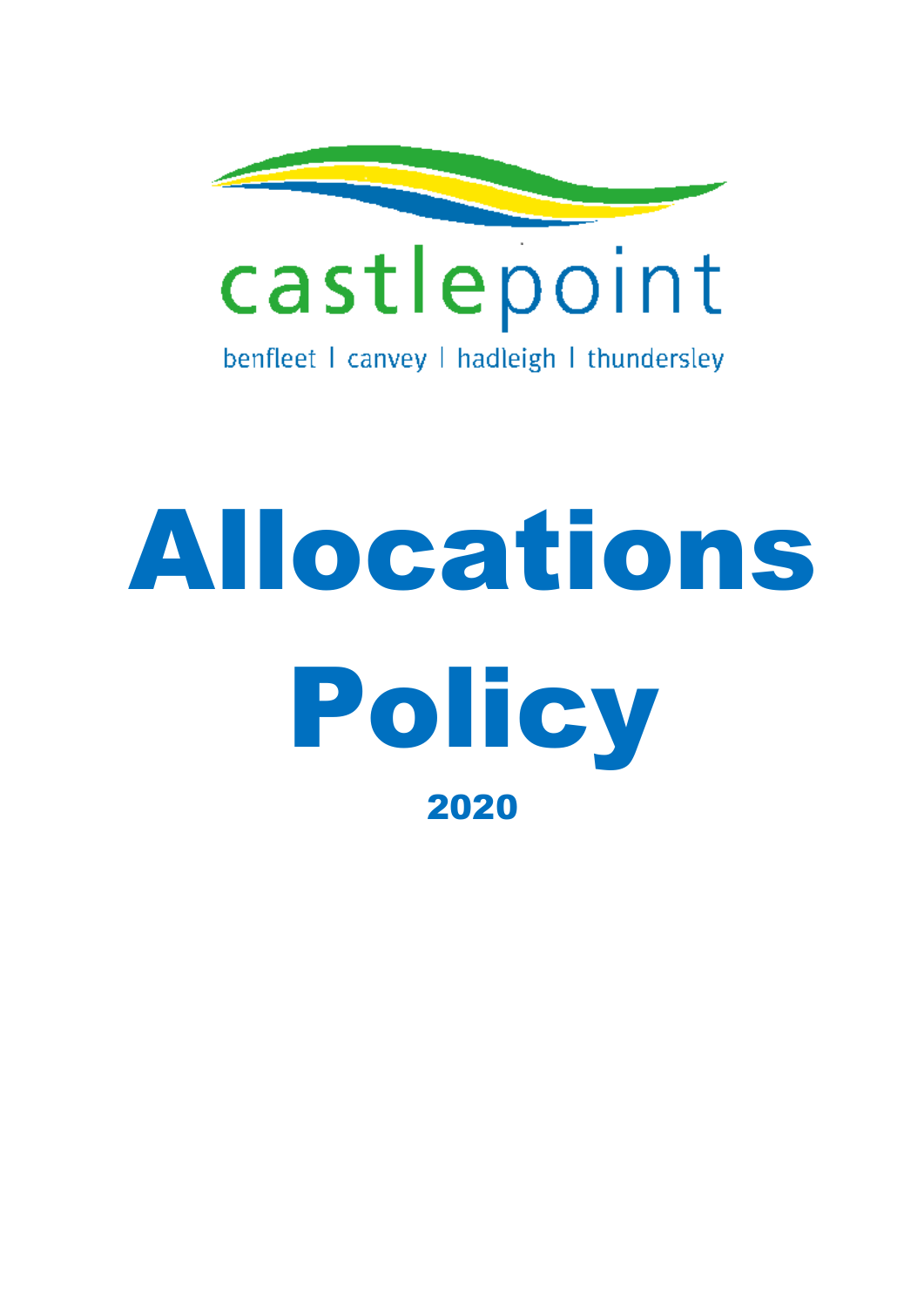## **1. INTRODUCTION**

This Housing Allocations Policy outlines how Castle Point Borough Council will assess applications for housing, determine eligibility, qualification and level of housing need, prioritise applications and allocate accommodation.

Social housing is scarce within Castle Point and therefore this policy clarifies who will be accepted onto the Council's Housing Register to make the most effective use of the very scarce resource in the Borough.

In developing this Policy, the Council has taken into consideration statutory requirements including the Housing Act 1996, Homelessness Act 2002 and other relevant legislation, regulations and guidance including but not limited to the Council's Tenancy Strategy, Homelessness and Rough Sleeping Strategy and Transfer Policy.

The Council consulted on this policy with staff, Registered Providers of Social Housing, elected members, neigbouring authorities, and the Tenant and Leaseholder Group.

The Council's objectives for the Housing Allocations scheme are to:

- Provide an accessible, fair and transparent service
- Meet local housing needs
- Meet the housing needs of the most vulnerable
- Prioritise those with the greatest / most urgent housing needs
- Make the best use of existing social housing stock
- Ensure equality of treatment for all applicants.

The Council operates a Choice Based Lettings Scheme under which applicants are able to see a choice of housing accommodation and express preference for available properties by bidding for advertised properties.

The Council seeks to give all applicants choice in relation to accommodation but may have to limit choice in certain circumstances, such as where there is limited availability or where the Council is discharging a statutory duty to a homeless household.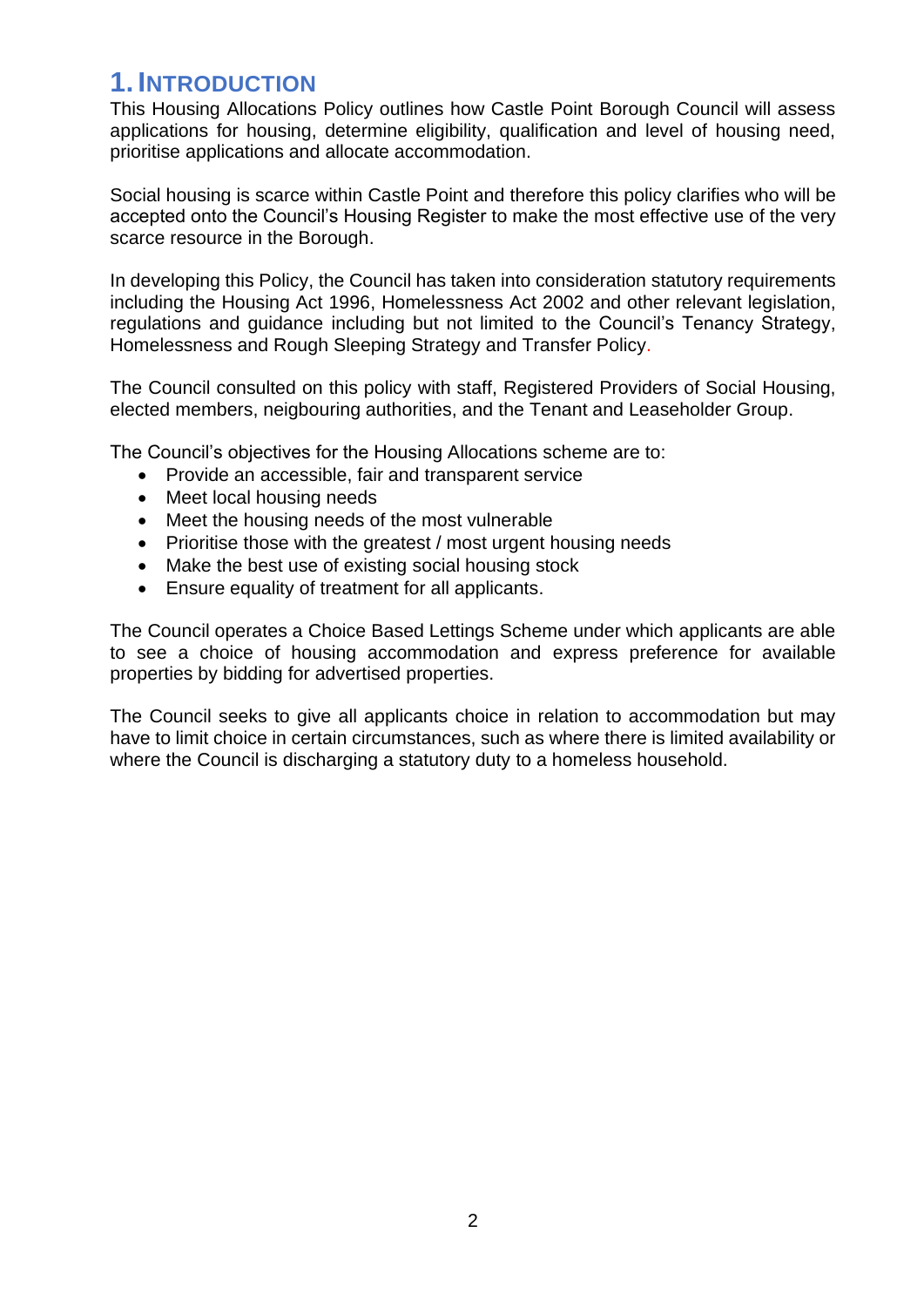## **2. THE HOUSING REGISTER**

The Council maintains a Housing Register of households who are applying for Council or Registered Provider properties within Castle Point.

#### **How to apply:**

To be considered for inclusion on the housing register all applicants must complete the on-line Choice Based Lettings form: [www.castlepointhomechoice.org.uk.](http://www.castlepointhomechoice.org.uk/)

The information included on the application form must be accurate. Applicants will be required to provide documentary evidence to support the information on their application and demonstrate that they have a housing need, for example proof of identity, address, income, savings and custody / access to children.

Applicants who have indicated that they have a medical, mobility, welfare or hardship need may need to be referred to an appropriate agency for an assessment.

The Council may make any further enquiries and request further evidence as it deems necessary in order to confirm the information provided on an application, such as contacting current or previous landlords, the police or support workers.

If an application is incomplete and / or further information is not provided in the appropriate timeframe the application will be cancelled and you will be notified in writing of the cancellation.

#### **Sheltered Housing applicants:**

Sheltered Housing applicants are required to complete the choice-based lettings form [www.castlepointhomechoice.org.uk](http://www.castlepointhomechoice.org.uk/) and an additional on-line supplementary form.

Sheltered Housing applicants will be required to attend a meeting to assess their suitability and need for support prior to acceptance onto the register.

#### **Acceptance onto Housing Register:**

If an applicant is accepted onto the Housing Register, the applicant will be notified of;

- the band their application has been placed in
- their unique application reference number (this is used to bid for homes)
- the properties they are eligible for and how to bid for properties
- how decisions may be reviewed.

If an applicant is refused entry to the Housing Register, the applicant will be notified that their application has been refused and of the reasons for the refusal.

#### **Change of circumstances and annual reviews:**

Applicants must notify the Council of any relevant change in their circumstances. Following notification of a change in circumstances, the application will be reassessed and may be moved from one band to another or removed from the register. Applicants will be notified of the outcome of any reassessments.

Applicants will be contacted annually and sent a declaration form to confirm whether they wish to remain on the Housing Register and whether their circumstances have changed. Applicants must complete and return the form within 14 days. Failure to return the form in this timeframe will result in the application being cancelled.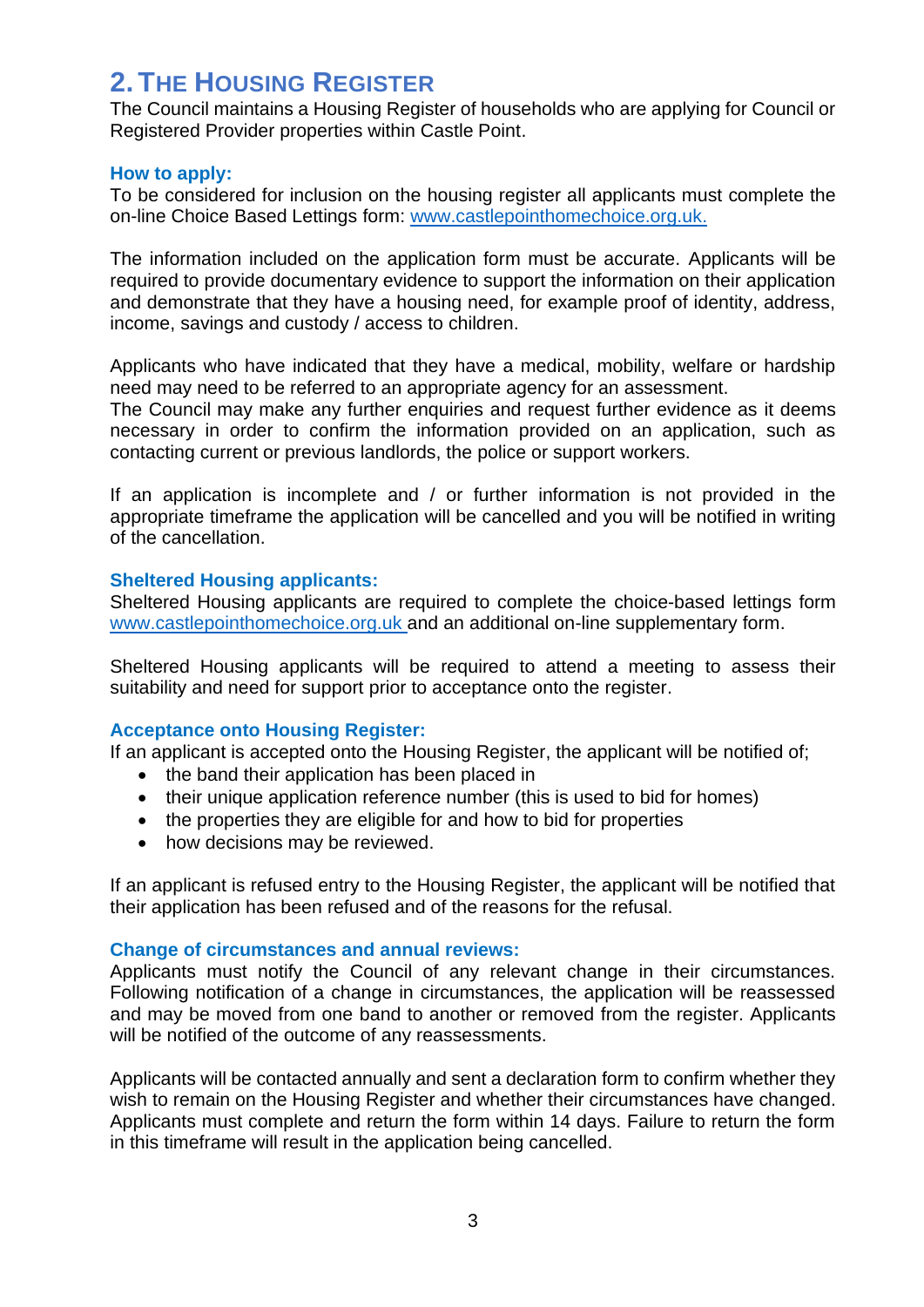If at any time the Council receives evidence that an applicant who has already been accepted onto the Housing Register no longer qualifies, the applicant will be notified that their application has been cancelled and of the reasons for the cancellation.

## **BANDING**

Completed applications and the supporting evidence provided will be assessed and a decision made on whether the applicant qualifies for the register, which banding is applicable to their circumstances and the type of properties they are eligible for.

| <b>Band</b> | <b>Criteria</b>          | <b>Examples</b>                                                                                                                                                                                                                                                                                                                                                                                                                                                                                              |
|-------------|--------------------------|--------------------------------------------------------------------------------------------------------------------------------------------------------------------------------------------------------------------------------------------------------------------------------------------------------------------------------------------------------------------------------------------------------------------------------------------------------------------------------------------------------------|
| Band A      | <b>Urgent Need</b>       | Homeless applicants with a full duty in short term<br>temporary accommodation provided by Castle<br>Point Council; Homeless applicants granted a<br>'relief duty' where a priority need<br>and<br>unintentionality has been identified; Lacking 3 or<br>more bedrooms and acute overcrowding; Under-<br>occupation; Decant of existing accommodation;<br>High medical assessment; High welfare or<br>hardship assessment; Young people leaving<br>care; people moving on from supported housing<br>projects. |
| Band B      | High need                | Homeless applicants in suitable<br>$long$ tern<br>temporary accommodation provided by Castle<br>Point Borough Council; Homeless applicants with<br>granted a 'Prevention Duty' where priority need,<br>and unintentionality has been identified by the<br>case officer; Lacking 2 bedrooms; Medium<br>medical assessment; Work related reasons.                                                                                                                                                              |
| Band C      | <b>Moderate Priority</b> | applicants pending<br>Homeless<br>enquiries;<br>Homeless applicants (non-priority); Low medical<br>assessment; Low welfare<br>hardship<br>or<br>assessment; sharing facilities with non-family<br>members; Lacking 1 bedroom.                                                                                                                                                                                                                                                                                |
| Band E      | <b>Emergency status</b>  | Urgent move required to ensure immediate safety<br>and welfare and/or where remaining in their<br>current accommodation may cause risk of death<br>or serious injury.                                                                                                                                                                                                                                                                                                                                        |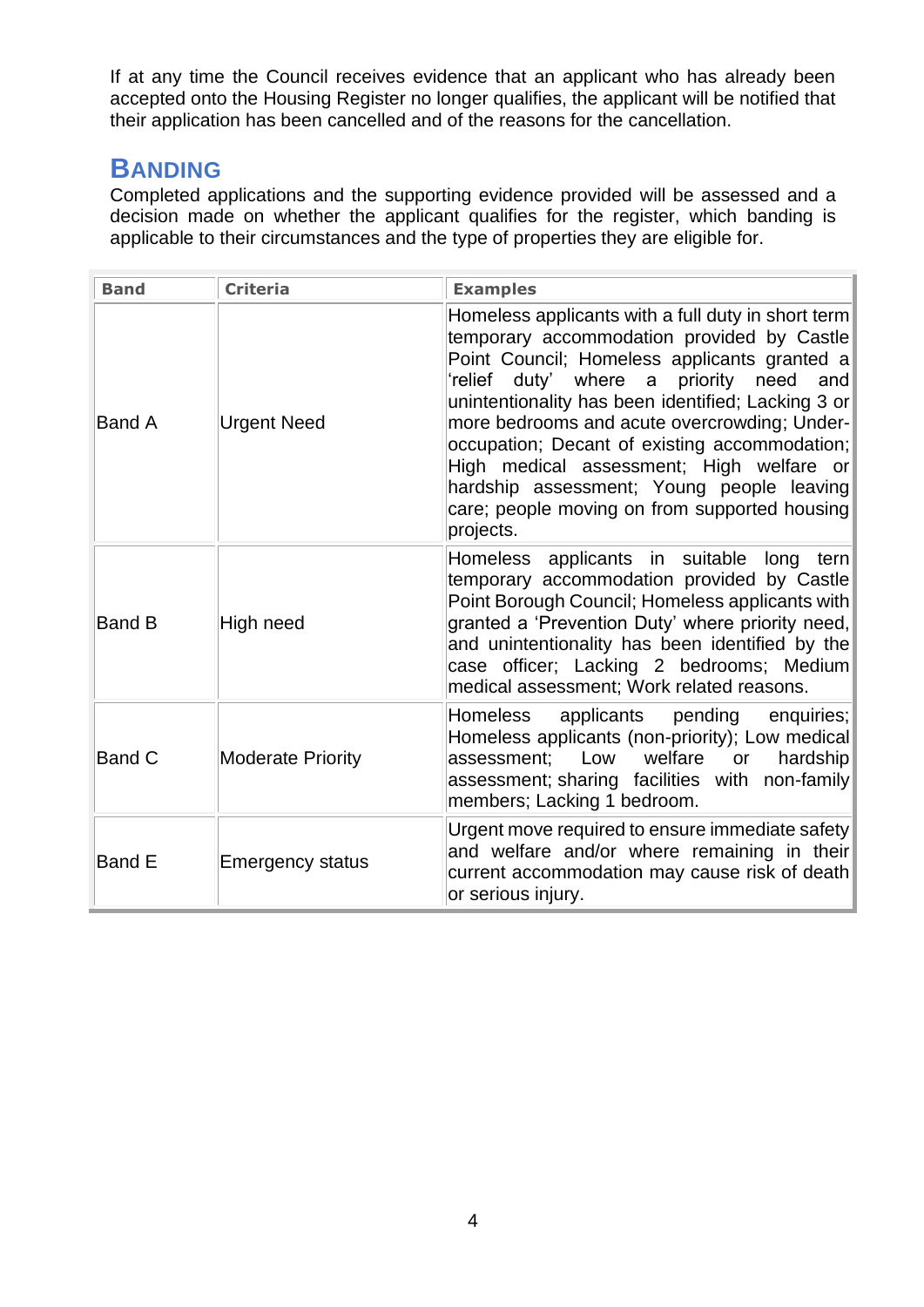## **3.ELIGIBILITY AND QUALIFICATION**

Applicants who are eligible and who qualify for an allocation of accommodation will be able to join the Housing Register.

You usually qualify if you are:

- a British or Irish citizen living in the UK
- an EU citizen working in the UK or with permanent residence
- from outside the EU but allowed to claim benefits

The following applicants are not eligible for an allocation of accommodation:

- Applicants who are below the age of 16 years\*
- Persons from abroad who are subject to immigration control (excluding classes prescribed as eligible for an allocation of accommodation in regulations made by the Secretary of State)
- Persons who are not subject to immigration control, but who are not habitually resident in the Common Travel Area (excluding classes prescribed as eligible for an allocation of accommodation in regulations made by the Secretary of State)

\* People aged 16 and 17 will usually only be considered for housing after they are 18. Exceptions are young people accepted under homeless legislation and care leavers (with recommendation from their 'parent' Local Authority). NB They only qualify for a licence or a tenancy in trust. Their application date will be used as their effective date when banding is determined.

Reciprocal arrangements exist with other Local Authorities and Registered Providers. The aim of the reciprocal arrangement is to increase the options for tenants in social housing who have a secure/assured or fixed term / flexible tenancy, to move to another Borough to avoid homelessness and increase safe options for households at risk due to a confirmed risk to the personal safety of themselves or a member of their household.

The eligibility criteria do not apply to transfer applicants who already hold an introductory, secure, starter or full assured tenancy with a Council or Registered Provider.

#### **Sheltered Housing applicants:**

The minimum age for sheltered housing applicants is:

- Non-Council tenants: 60 years or older
- Existing Council property tenant: 55 years or older.

In both cases all members of the applicant's household must be 50 years or older.

#### Local Connection criteria for sheltered housing applicants

Applicants who do not meet at least one of the following criteria will not qualify for the sheltered housing.

- Applicants who have been resident in Castle Point continuously for the last 6 months, or three out of five years.
- Applicants who have \*close adult relatives who have been resident in Borough for at least the 12 months.

Close adult relatives include siblings, children, grandchildren over the age of 18 (including the step equivalents) great aunties and uncles.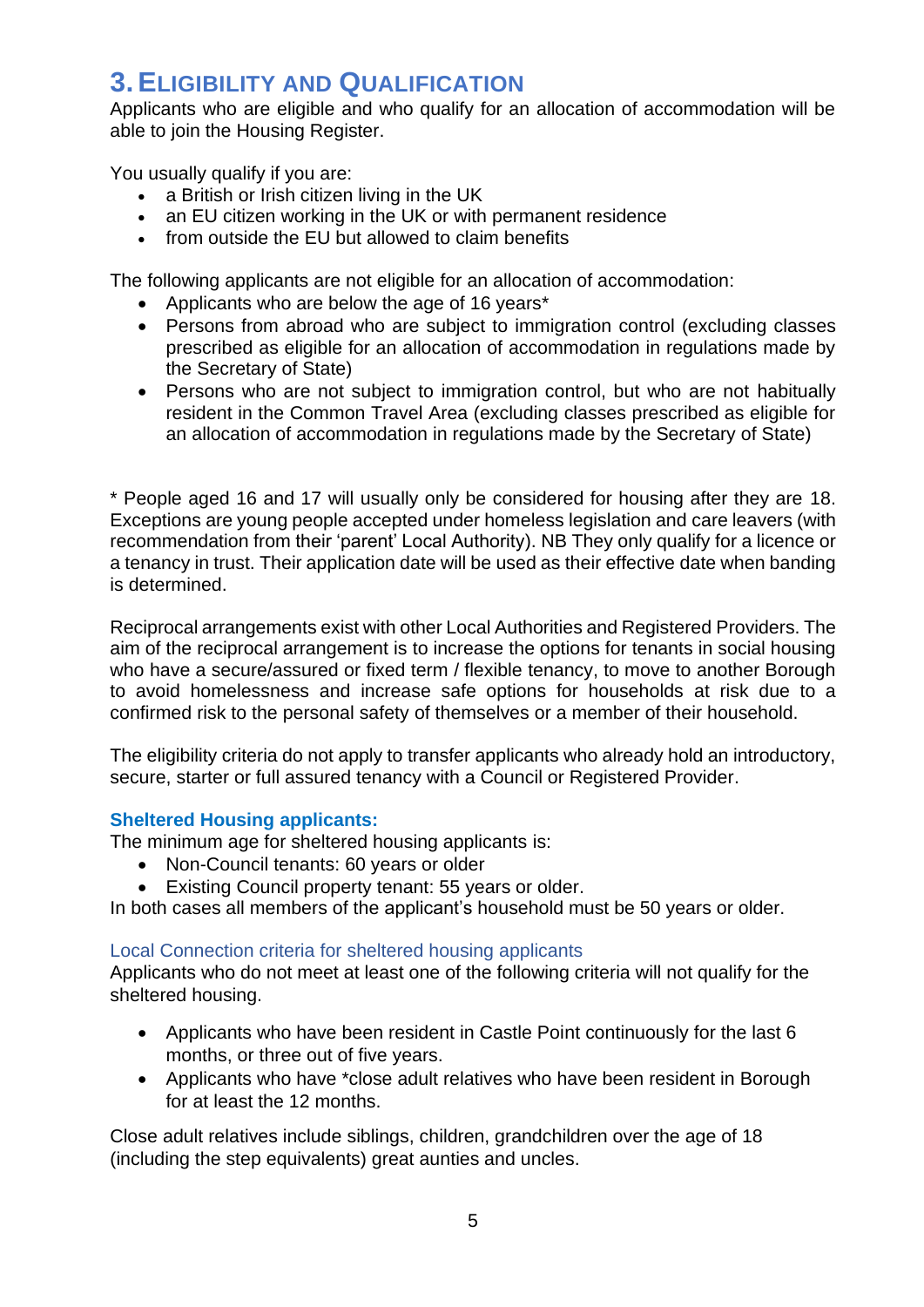#### **Eligibility review:**

Applicants can remain on the Housing Register for varying periods of time. Castle Point Borough Council assess eligibility at the point of application and again when considering making an allocation. It is possible for an applicant's eligibility status to change. Applicants must be eligible at the time a property is available to them.

## **4. INELIGIBLE APPLICANTS**

Where a housing applicant is financially able to secure alternative accommodation for themselves an applicant will be ineligible to join the housing register. Assessments will be made considering local market rents and relevant market trends and data.

Owner occupiers or applicants who own other residential properties will be ineligible to apply.

The income, capital and / or interest held by a housing applicant and associated household in a current home, other property or other assets will be considered along with their ability to secure a mortgage and the size and type of property needed.

Housing applicants who are adequately housed will be ineligible to apply.

People that hold a tenancy with another Local Authority or Registered Provider (Except in exceptional circumstances or where their Landlord does not have the stock within Borough to meet their housing need).

### **5. REASONABLE PREFERENCE:**

In accordance with the Housing Act this policy sets out how, when deciding who will be offered accommodation, the Council will give reasonable preference to the following applicants:

- Applicants who are homeless under the meaning in the Housing Act
- Applicants to whom a duty is owed under Homeless legislation.
- People occupying insanitary or overcrowded housing or otherwise living in unsatisfactory housing conditions
- People who need to move on medical or welfare and /or hardship grounds
- Applicants who are serving or former serving members of the regular armed forces or reserve forces (differing circumstances are separately considered within the policy).

## **6. REDUCED PREFERENCE**

Reduced preference will apply where a housing applicant is financially able to secure alternative accommodation for themselves. Assessments will be made considering local market rents and relevant market trends and data.

Reduced preference will apply to those who have been granted a full homeless duty and have previous incidents of unacceptable behaviour or under a prevent or relief duty where they have failed to cooperate.

## **7. LOCAL CONNECTION**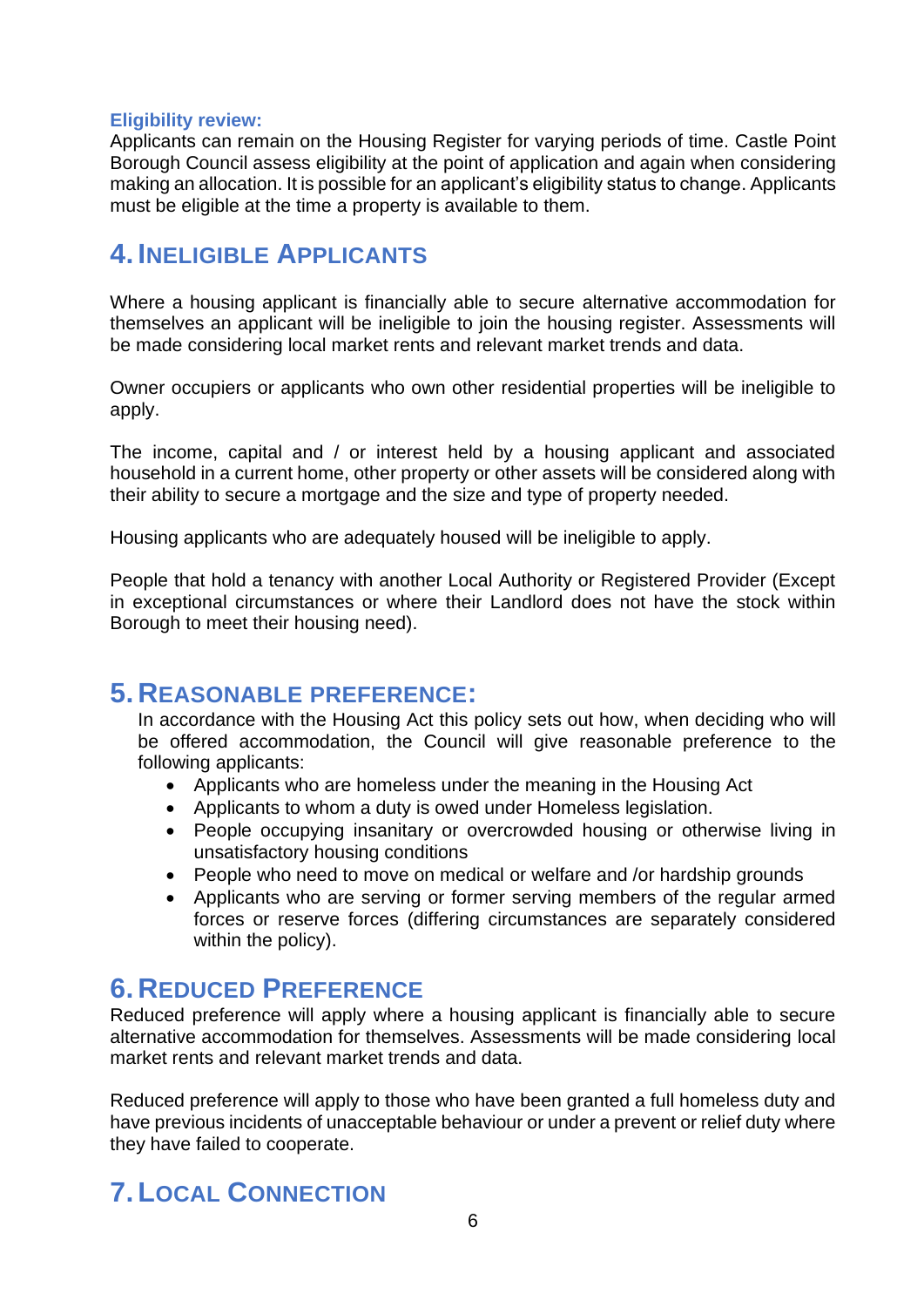Applicants who do not meet at least one of the following criteria will not qualify for the Housing Register.

- Applicants who have been resident in Castle Point continuously for the last 5 years.
- Applicants who have close adult relatives who are;
	- o currently resident in Castle Point; and
	- o who are in receipt of carers allowance in relation to the applicant; and
	- o have been resident in the Borough for at least the last 5 years; and
	- o The cost of travel in relation to caring duties is causing financial hardship (evidence will need to be supplied and a financial assessment undertaken). Close adult relatives include parents, siblings or children over the age of 18

(including step equivalents).

- Applicants who have paid permanent contracted employment within Castlepoint for 24 hours or more a week (16 hours for single parents with dependent children) and:
	- o the employment has been for a continuous period of 12 months prior to the application; and
	- $\circ$  the cost of travel to and from the place of employment is causing financial hardship (evidence will need to be supplied and a financial assessment undertaken).

#### **Local Connection Exemptions:**

The following applicants are exempt from the local connection criteria:

- Housing applicants to whom a duty is owed under Homeless legislation.
- Applicants who are serving in or have served in the regular or reserve armed forces within the 5 years immediately prior to the date of their application.
- Applicants who are serving or former serving members of the regular armed forces or reserve forces who suffer from a serious injury, illness or disability sustained as a result of their service.
- Applicants who are a bereaved spouse/civil partner of a former serving member of the regular armed forces and have recently ceased or will cease to be entitled to reside in services accommodation following the death of their spouse/civil partner.
- Care Leavers below the age of 21 years who have been accommodated within Castle Point for a continuous period of at least 2 years (including some time before they were 16 years of age).
- Applicants who are care leavers below the age of 25, who were placed outside the Borough but wish to return.
- Applicants living in temporary accommodation outside the Borough who had a local connection at the time they were placed there by Castle Point Borough Council.
- Applicants from outside the Borough who need to be housed within the Borough to receive care or support for themselves or a member of the household and where it is unreasonable to travel to receive the care or support.
- Applicants who are leaving an institution such as a prison or secure unit or a hospital, rehabilitation centre, refuge, hostel or supported accommodation scheme and did have a qualifying local connection to Castle Point through residence in settled accommodation immediately before they moved into their current accommodation.
- Applicants rehoused outside the Borough of Castle Point under a homelessness duty.
- Other exceptional circumstances (such cases will be referred to the Head of Housing and Communities for consideration).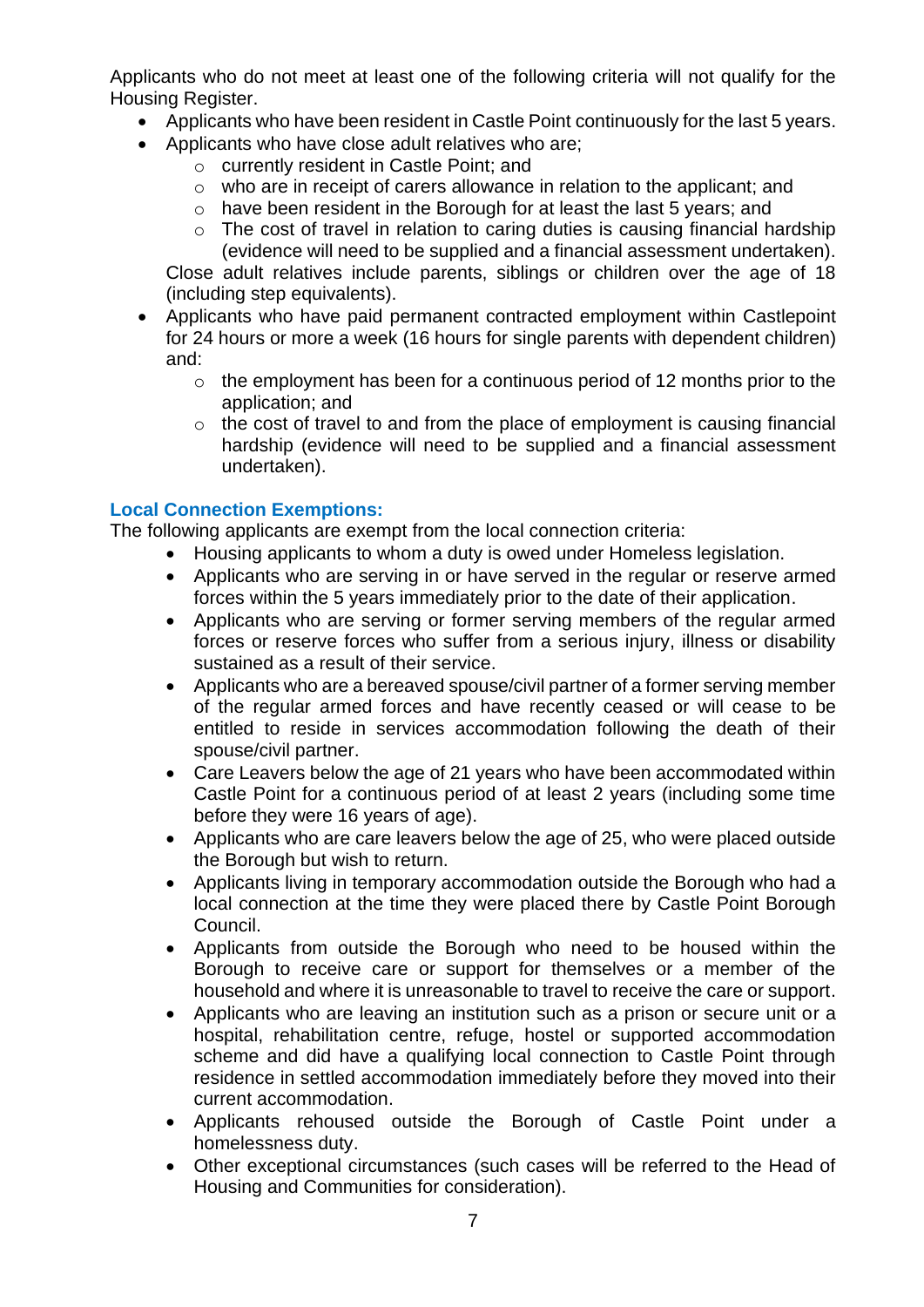### **8. HOUSEHOLD MEMBERS AND BEDROOM ELIGIBILITY**

Set criteria will be used to determine the number of bedrooms an applicant is eligible to bid for, taking into account the number and ages of all "permanent" members of the applicant's household.

Any adult who resides with the applicant, where the accommodation is their main and principle home, will be classed as a permanent household member.

Any child below the age of 18 who resides with the applicant as their main home will be classed as a permanent household member. In cases of shared parenting the general principle is that a child needs one home of an adequate size and the Council will not accept responsibility for providing a second home for children to stay with a different parent.

Where there is evidence that additional bedrooms are required, the applicant may be permitted to bid for larger properties.

Examples include:

- Where the applicant is a prospective foster carer and requires an additional bedroom in order to foster a child (subject to Social Services have approved the applicant as a foster carer subject to the availability of suitably sized accommodation will be required).
- Where the applicant has a need for an additional bedroom for an overnight waking carer on a permanent basis (proof of the applicant's need for an overnight waking carer will be required).
- Where the applicant has a medical or welfare need for an additional bedroom.
- Where a member of the applicant's household is in full-time education or is serving in the armed forces and does not reside with the applicant throughout the year, but their permanent home is with the application.

Due to limited availability, families with 5 or more children may be given preference over smaller eligible households for properties with 4 or more bedrooms.

| (x indicates eligibility)          | <b>Property size</b> |                |       |       |       |
|------------------------------------|----------------------|----------------|-------|-------|-------|
| <b>Applicant type</b>              |                      | Bedsit   1 bed | 2 bed | 3 bed | 4 bed |
| Single adult                       | X                    | x              |       |       |       |
| Couples                            |                      | X              |       |       |       |
| 1 child families $-$ child under 3 |                      | X              |       |       |       |
| years of age                       |                      |                |       |       |       |
| 1 child families - child over 3    |                      |                | X     |       |       |
| years of age                       |                      |                |       |       |       |
| 2 child families - children same   |                      |                | x     |       |       |
| gender                             |                      |                |       |       |       |
| 2 child families - children        |                      |                |       |       |       |
| different gender, eldest child     |                      |                | X     |       |       |
| under 10 years of age              |                      |                |       |       |       |
| 2 child families - children        |                      |                |       | X     |       |
| different gender, one child over   |                      |                |       |       |       |

#### **Eligible property size:**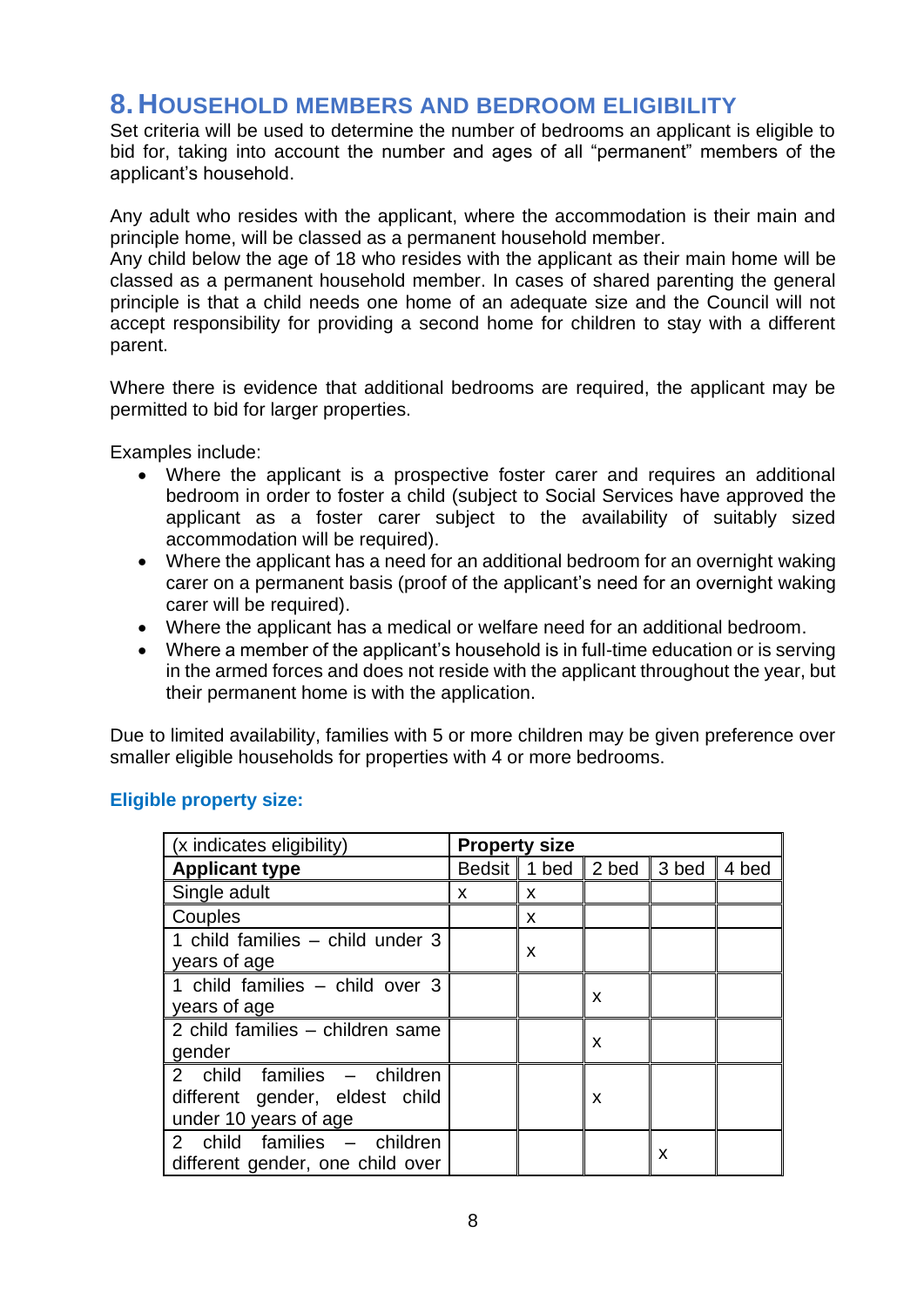| 10 years of age and the other   <br>over 5 years of age |  |  |  |
|---------------------------------------------------------|--|--|--|
| Families with 3 or 4 children                           |  |  |  |
| Families with 5 or more children                        |  |  |  |

NB: Qualifying applicants to Housing Associations will be nominated according to the Housing Associations policy.

## **9. ADVERTS**

Vacant properties are advertised on the Council's Choice Based Lettings System. Adverts will contain as much information as possible about the property and the applicable eligibility criteria.

The Choice Based Lettings System will include information about Castle Point Council properties and Housing Association properties.

The Council reserves the right to advertise some properties giving preference to certain applicants including but not limited to transfer tenants, Tenant Incentive Scheme (TIS) applicants, homelessness cases, decants to achieve best use of housing stock.

## **10. BIDDING FOR PROPERTIES**

Properties available to rent are advertised for 4 days from midnight on a Wednesday to midnight on the Sunday every week.

It makes no difference when a bid is placed within that timeframe. Bids made in time are all considered equally and ranked according to priority.

Applicants can express an interest in available properties by placing bids through the Choice Based Lettings System. Applicants can bid for up to 3 properties during the time they are advertised. Applicants are only able to bid for properties that are suitable for their family size. Bids are not accepted after midnight on a Sunday.

The expression of interest in a property by making a bid does not guarantee the offer of a tenancy.

Applicants 'ready for move on', owed a homeless duty, non-statutory successions or Tenant Incentive Scheme applicants with significant rent arrears will be placed on 'auto bid'. The system will then auto match the applicant to a property to meet their housing need.

To ensure the best use of housing stock the Council reserves the right on occasions to give preference to certain types of application.

## **11. SHORTLISTING**

Applicants who place bids for properties will be shortlisted in the following order (subject to the additional criteria below):

- Applicants in Emergency / Exceptional band E
- By need for any specialist components in the property (such as a significant disabled adaptation)
- By housing need band (from band A down to band C) (from oldest to newest).
- By banding effective date (from oldest to newest)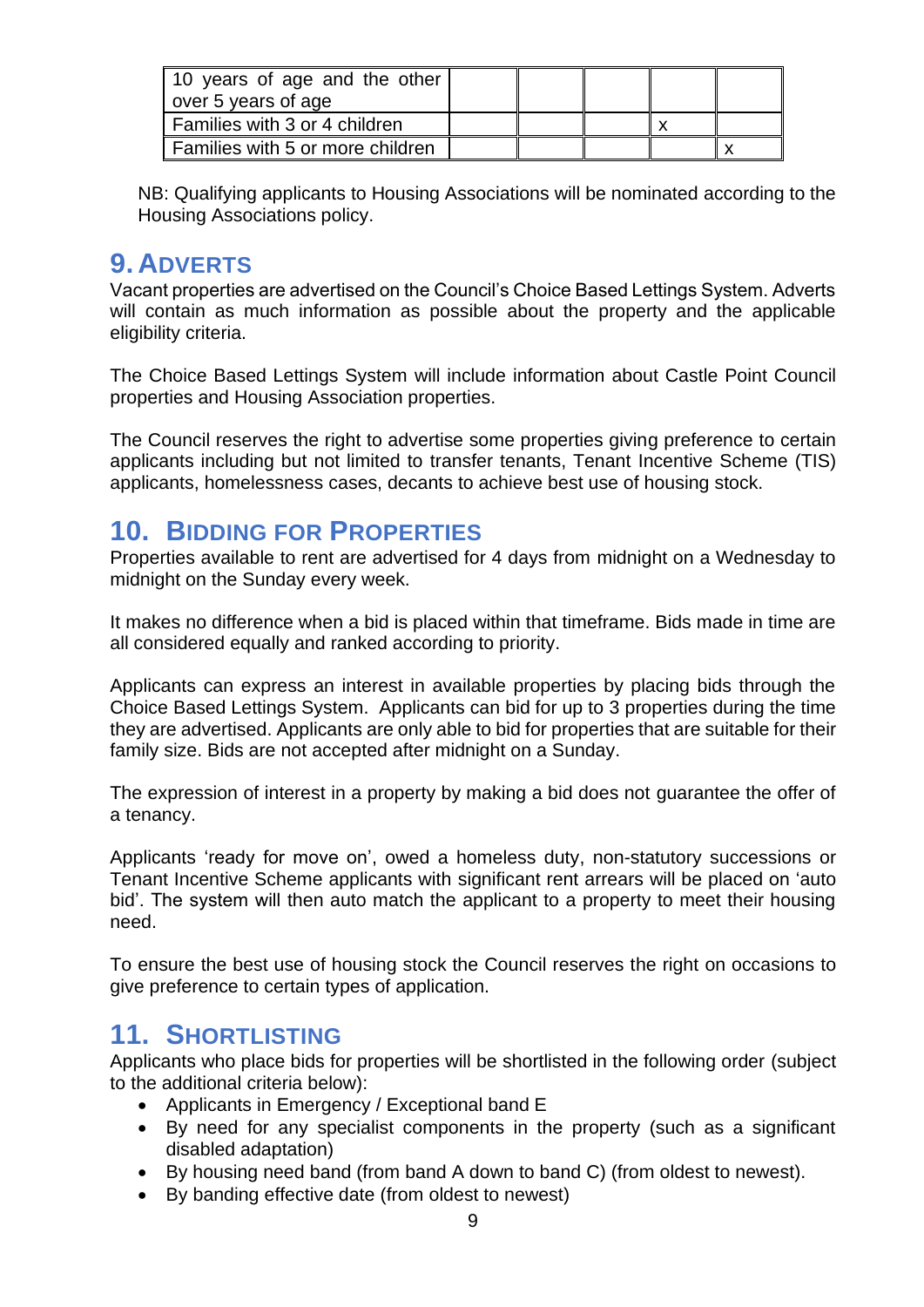If more than one applicant with the same band and banding effective date bids for the same property, the Council will decide taking into consideration the individual housing circumstances of each case and relevant factors, such as previous offer refusals.

Wheelchair standard properties or properties with similar significant disabled adaptations will be matched to applicants who have a need for the adaptations and who are most suited to the vacancy. A specialist such as an Occupational Therapist may need to be consulted on the suitability of a property for the applicant(s).

If an applicant who has a need for accommodation with disabled adaptations bids for a property that does not meet this need, the Council will consider whether it is reasonable and practical to adapt the property taking into account budget availability and best use of available housing stock.

Where there is a shortage of accessible or adapted properties the Council may, subject to budget availability, identify properties that are suitable for adaptation and consider giving applicants who have disabilities preference for these properties.

The Council reserves the right to overlook bids, for example in the following circumstances:

- Where the applicant is already under offer for a different property.
- Where the applicant has been awarded priority due to overcrowding or a medical or welfare need for an additional bedroom and has bid for a property with the same or fewer bedrooms.
- Where the applicant has been awarded priority due to under-occupancy and has bid for a property with the same or more bedrooms.
- Where the applicant poses a risk to individuals or the community.
- Where the applicant has bid for a property for which they are not eligible due to a system or administrative error.
- Where the applicant has bid for a property for which they are no longer eligible following a change in their circumstances.
- Where the applicant is in rent arrears.

## **12. ALLOCATIONS AND OFFERS**

The Council will review bidding shortlists and allocate properties in accordance with this Policy. Successful applicants will be contacted if they have been matched to a property. Applicants will have 2 working days to respond to an offer of accommodation. Some applicants may be given longer to consider an offer, for example where there are identified vulnerabilities that significantly affect the applicant's ability to respond.

Failure to respond to an offer by the specified deadline may be treated as a refusal. If an applicant fails to respond to an offer, their application will be suspended pending contact and confirmation of their circumstances. The application will be cancelled if there is no contact within 28 days.

Applicants who owe housing related debts will need to provide evidence to confirm that repayment plans have been maintained.

Applicants may be required to complete an affordability assessment to confirm that the accommodation offered will be suitable.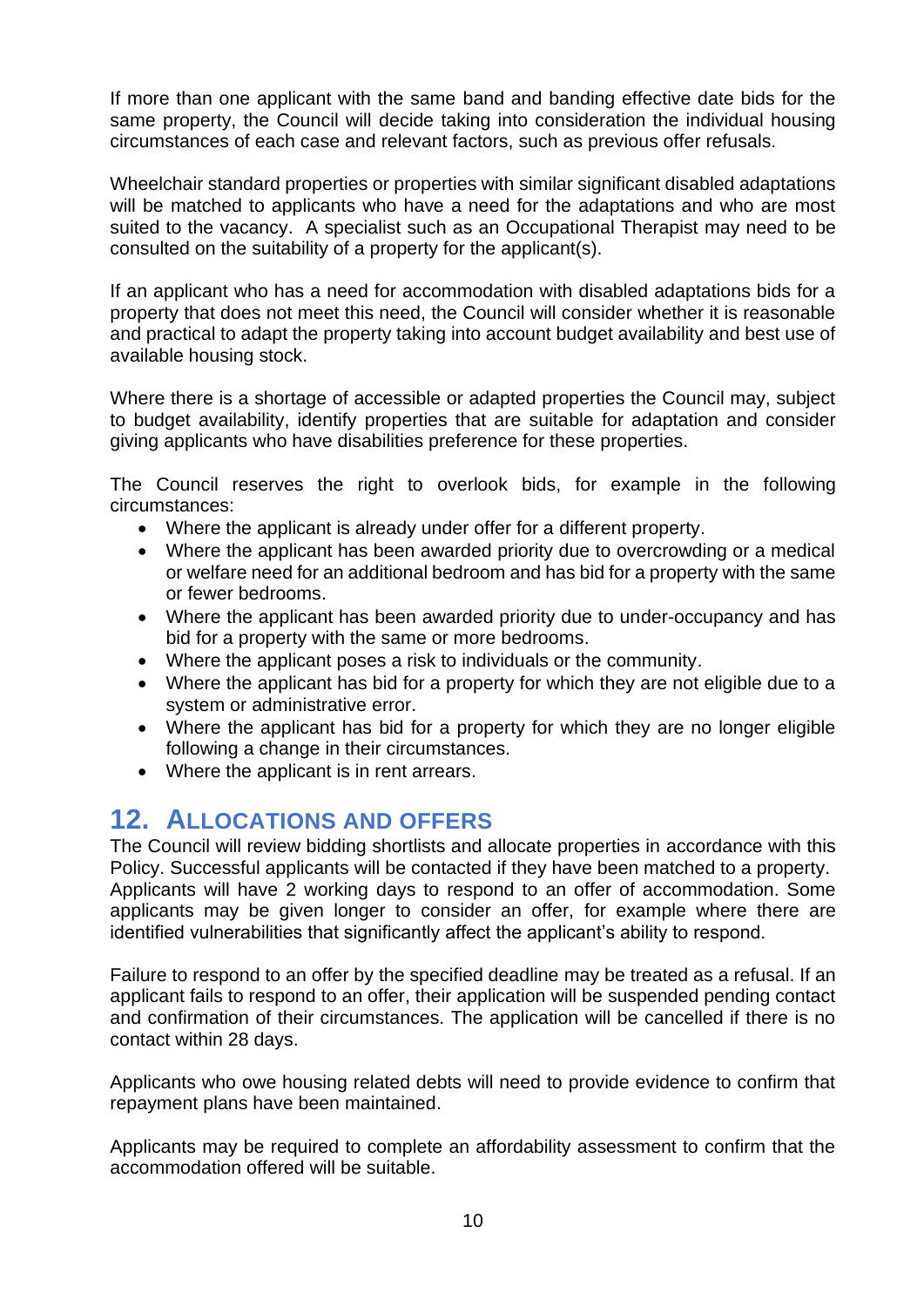If an applicant accepts an offer of accommodation, arrangements will be made for a viewing of the property and subsequent signing of a tenancy agreement. Failure to attend an arranged viewing or sign-up appointment will be treated as a refusal.

Applicants are limited in the number of offers that they can refuse:

Applicants entitled to one offer only:

- Band A applicants (With the exception of TIS)
- Applicants in supported accommodation
- Child in Care nominations
- Applicants accepted as statutorily homeless and qualifying for the Home Choice Scheme
- Non statutory successions

Applicants entitled to two offers only:

- Transfer applicants
- General needs applicants

If an applicant refuses offers of suitable accommodation (unless homeless and/or ready for move on), they will not be permitted to bid for further properties or considered for another offer of accommodation for a period of 12 months. The applicant will be suspended until 12 months have passed.

If an applicant who has been placed in band E because they have an emergency level housing need refuses an offer of suitable accommodation, they will lose their priority status.

If the applicant is owed a homeless duty under the Housing Act and /or has move on status refuses an offer of suitable accommodation, they will lose their priority status and if applicable their relevant homeless duty will be discharged.

The Council reserves the right to withdraw any offer of accommodation where there is just cause. The Council will explain to the applicant why an offer has been withdrawn.

The Council may in emergency situations direct let a property that they deem suitable. Such cases will be referred to the Head of Housing and Communities for consideration.

### **13. UNACCEPTABLE BEHAVIOUR**

Applicants who are unsuitable to be a tenant because they (or any member of their household) have been responsible for unacceptable behaviour will not qualify for the Housing Register.

Examples of unacceptable behaviour include but are not limited to:

- Significant housing related debt (equating to the equivalent of 8 weeks rent arrears,) Examples of housing related debt can include arrears of Council Tax, Housing Benefit overpayments, non-payment of rent deposit debt, former tenant rent arrears.
- Violence or threats of violence or intimidation
- Being a perpetrator of domestic violence or a hate crime
- Conviction for illegal or immoral use of their home
- Physical, sexual or financial abuse
- Anti-social behaviour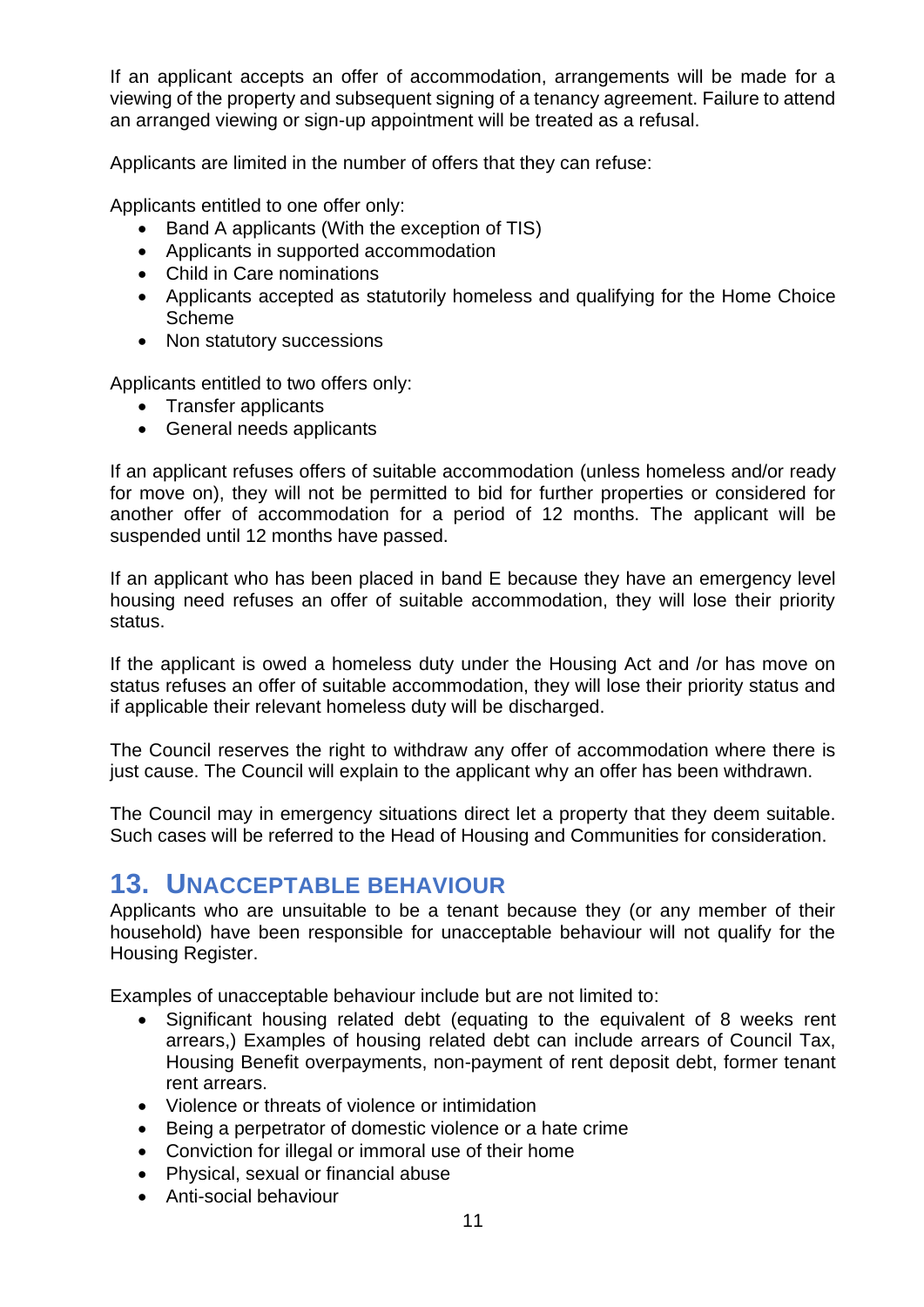- Drug use and dealing
- Property damage and /or allowing condition of a property to deteriorate beyond reasonable wear and tear
- Giving false information or withholding information in relation to an application for housing within Castle Point or any other area.

The Council will consider all relevant factors such as health, dependents and the individual circumstances of the housing applicant. Decisions will be made based on proportionality and reasonableness.

When assessing whether an applicant is unsuitable to be a tenant the Council will consider:

- The seriousness of the applicant's behaviour
- The duration of the behaviour and/or the number and frequency of incidents
- The length of time that has elapsed since the behaviour took place
- Relevant vulnerabilities and support needs
- Whether there has been meaningful engagement with support agencies
- Whether there has been a significant and sustained change in the applicant's behaviour.

Applicants who have been guilty of unacceptable behaviour will not be able to join the Housing Register until they have demonstrated a significant change in their behaviour and the Council is satisfied that the behaviour is unlikely to reoccur, and that the applicant is now suitable to be a tenant.

## **14. DELIBERATE WORSENING OF CIRCUMSTANCES**

Applicants whose housing need arises as a result of deliberately worsening their own housing circumstances will be assessed on the basis of their previous accommodation or circumstance. If assessed as having deliberately worsened your circumstances this may reduce your preference or render you ineligible to join the housing register.

Examples of worsening of circumstances include:

- Applicants who have sold a property or given up a tenancy of a property that was suitable and reasonable to occupy and moved into accommodation that is overcrowded, in a poor state of repair or unaffordable.
- Applicants who reside in a property that is in a poor state of repair due to neglect or damage that they, or a member of their household, caused.
- Applicants who reside in a property that is in a poor state of repair and will not permit their landlord access to carry out repairs or improvement works.
- Applicants who have created overcrowding within their accommodation by moving extended family into the property when there was no need to do so.
- Applicants who have colluded with their landlord in the service of a notice.

Applicants found to have worsened their circumstances have a right to ask for a review of the decision.

## **15. FALSE STATEMENTS AND WITHHOLDING INFORMATION**

It is an offence for housing applicants to give false information or knowingly withhold information that has been asked for in respect of a housing register application.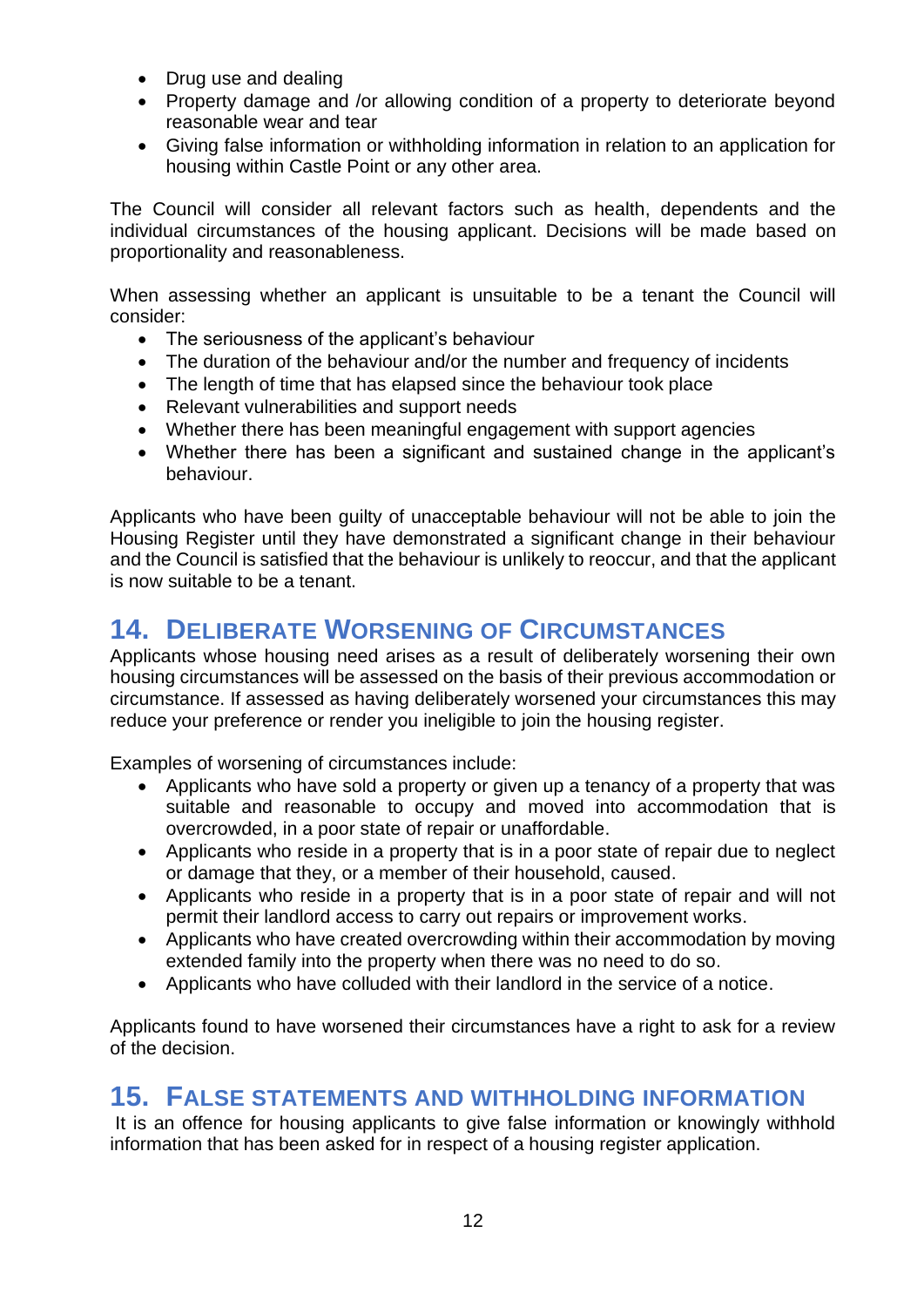The Council may take action against applicants who withhold or provide false information regarding their housing application.

Where an applicant has been allocated a property as a result of providing false information, the Council or Registered Provider may take court action to obtain possession of the property.

Applicants proven to be providing false information will be excluded from the housing register.

## **16. REVIEWS AND APPEALS**

If an applicant does not agree with a decision made by the Council in respect of their application, they have the right to request a review of the decision. The circumstances in which an applicant may request a review include:

- The Council has decided that an applicant is not eligible or does not qualify for the Housing Register.
- The applicant believes their application has been assessed incorrectly and placed in the wrong Band.
- The applicant believes they should be eligible to bid for a size or type of property that they have not been permitted to bid for.
- The Council has decided to withdraw an offer of accommodation.
- An application has been cancelled and the applicant's request to have the application reinstated has been refused.

#### **Review process:**

Applicants who wish to request a review of a decision will need to submit their request in writing to **housingadvice@castlepoint.gov.uk** within 14 days of the date of the decision. The Council will only be prepared to consider late review requests in exceptional circumstances and where there is good reason for the delay, the Councils decision is final.

A review request should include details of why the applicant feels the decision is incorrect and any points the applicant wants the Council to consider when carrying out the review. If the applicant submits new information or evidence that was not available when the original decision was made, such as information relating to a change in circumstances, the application may be referred for a reassessment rather than a review.

All reviews will be completed by a Senior Officer who was not involved in the original decision. A review will normally be carried out within 56 days. Written notification of the review decision, including grounds for the decision, will be sent to the applicant at the correspondence address provided for their application. If the applicant does not have a correspondence address, a copy of the letter will be made available for collection from the Council Offices for period of at least 21 days.

If an applicant has been matched for a property but has been refused an offer of accommodation by a Registered Provider, they should make a request to the Registered Provider in the first instance to review its decision. Each Registered Provider operates its own appeals process.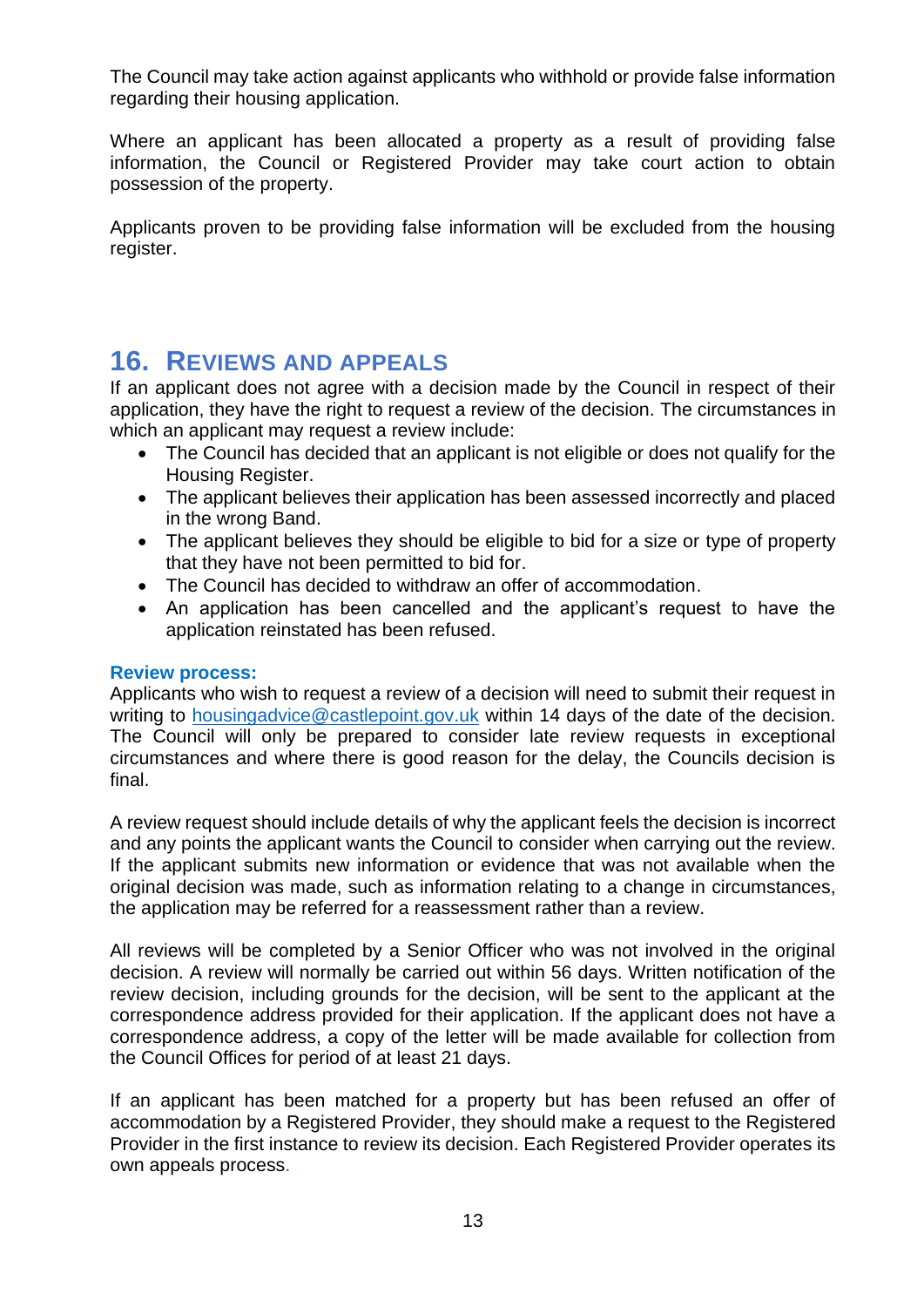## **17. EQUAL OPPORTUNITIES AND DATA PROTECTION**

The Council promotes equal opportunities and aims to implement and maintain services that ensure no applicant is treated unfairly on the grounds of age, gender identity, marital status, pregnancy or maternity, sexual orientation, race, religious belief or disability or disadvantaged by the application of criteria that has a direct or indirect discriminatory effect that cannot be justified by law.

Advice and assistance are available to ensure that the Allocations Policy and Choice Based Lettings scheme are accessible for all applicants. Assistance can be provided to applicants who are unable to search or bid for properties as a result of a disability or assessed vulnerability if required. Information can be translated or made available in different formats, such as large print, upon request if required.

Personal information that the Council hold in relation to applications will be processed in accordance with Data Protection legislation. Information may need to be disclosed to Registered Providers or other landlords who may be able offer accommodation. More information about how and why the Council may process personal data, data protection rights is available on the Council's website.

## **18. ASSESSING HOUSING NEED**

Applicants who have a confirmed housing need will be placed in 1 of 4 housing need bands:

- Emergency / Exceptional
- Urgent
- High
- Moderate

#### **Band E – Emergency / Exceptional Housing Need**

Applicants who have an emergency need will be placed in band E. Band E allocations require approval by 2 housing management team members.

Examples of emergency situations include;

• Being at immediate risk of harm / violence

#### **Exceptional Circumstances**

In exceptional circumstances other applicants who do not fall within any of the categories listed below may be considered to have a housing need and fall within one of the housing bands (such cases will be referred to the Head of Housing and Communities for consideration).

Castle Point will need to be satisfied that the current Landlord does not have the required property when considering exceptional circumstances in relation to other Local Authority tenants or Registered Providers.

#### **Band A: Urgent Housing need**

Applicants will be placed in band A where they meet at least one of the following criteria:

#### Homeless Duty:

• Housing applicants who have been assessed under the Housing Act and who have been granted a full duty.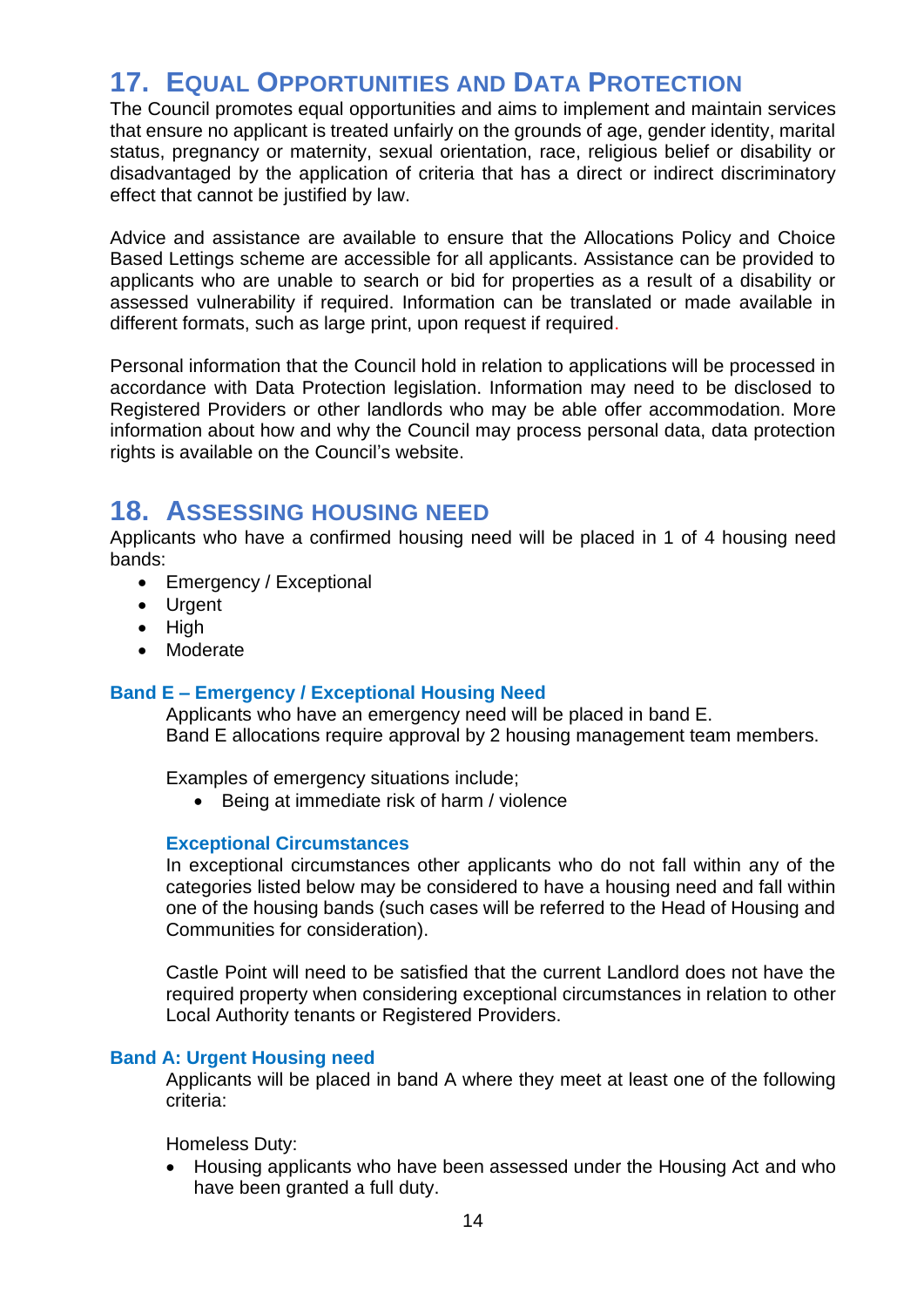- Applicants who have been assessed as having a priority need and unintentionally homeless and been granted a relief duty
- Applicants who have been granted a full duty and are in short term temporary accommodation.

Dangerous or Hazardous Housing Conditions:

- Applicants who are living in accommodation that has been classified as being "statutorily overcrowded" This banding will not apply if the applicant has been placed in the accommodation temporarily
- Applicants who are living in accommodation with conditions that have been classified as being unsafe or posing an imminent risk of significant harm and where the issues cannot be remedied by the landlord within a time period that the Council considers to be reasonable.
- Applicants who are residing in a property that is subject to a demolition order.
- Applicants who are living in a property that has been assessed as having a Health and Housing Rating System Category 1 hazard by the Council's Environmental Health team where the Council is satisfied that the problem cannot be resolved by the landlord within 6 months and where continuing to occupy the accommodation will pose a considerable risk to a household members health.

Emergency Medical or Mobility Need:

- Applicants who have been assessed as having a high medical priority by an independent medical advisor.
- Applicants who have a progressive, chronic or life-threatening medical condition and cannot be discharged from hospital because they do not have any accommodation or their accommodation is unsuitable, for example because they cannot access toilet and/or bathing facilities in the property.
- Applicants who have a progressive, chronic or life-threatening medical condition and urgently need to move to accommodation with significant disabled adaptations, such as wheelchair standard accommodation.

Armed Forces:

- Applicants who are serving or former serving members of the regular armed forces or reserve forces who are assessed by an independent medical advisor as suffering from a serious injury, illness or disability sustained as a result of their service
- Applicants who are a bereaved spouse/civil partner of a former serving member of the regular armed forces and have recently ceased or will cease to be entitled to reside in services accommodation following the death of their spouse/civil partner.

Acute overcrowding:

- Housing applicants that lack 3 or more bedrooms when assessed against their eligible property size.
- Housing applicants that lack 2 or more bedrooms when assessed against their eligible property size and have exclusive use of one room but share kitchen or bathroom facilities with non-family members. (Does not include temporary accommodation).
- Hosing applicants who have been assesses as overcrowded in line with the Housing Act.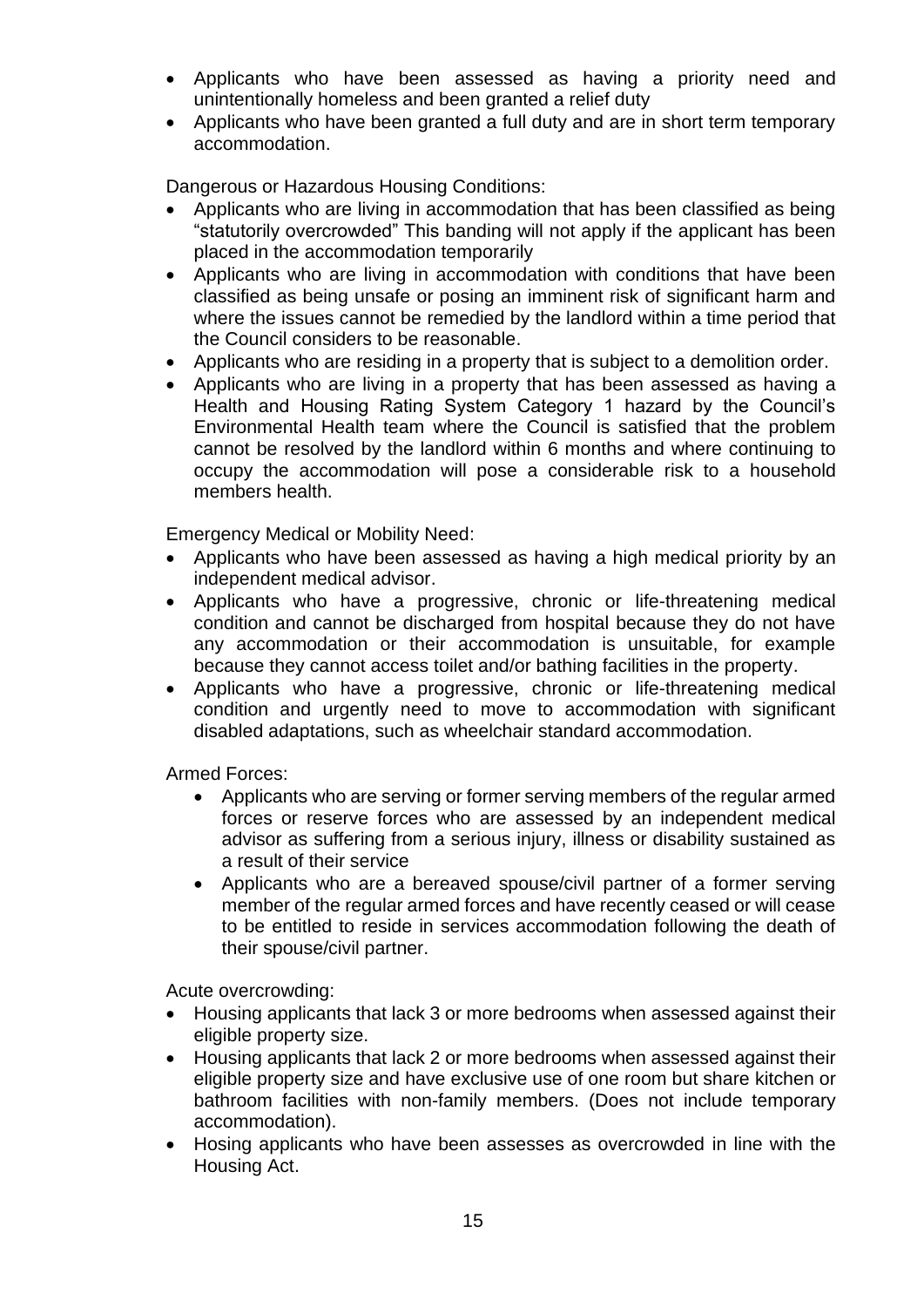Under occupation:

- Transfer applicants releasing under occupied 2 or more bedroomed accommodation and moving to smaller accommodation under the Council's transfer incentive scheme.
- Successions, required to move to smaller accommodation
- Housing applicants releasing under occupied 2,3 and 4 bed accommodation and moving to smaller accommodation where a statutory or non-statutory right of succession has been determined.

Decant of existing accommodation

• Housing applicants who are tenants of the Council who are required to vacate their homes as a result of a regeneration or demolition scheme.

Young people leaving care

• Housing applicants who are two weeks prior to their 18<sup>th</sup> birthday and are due to leave local authority care and are ready to move to independent accommodation.

High welfare or hardship assessment

• Applicants that have been assessed by the Council as having a high welfare or hardship need. Welfare and hardship need cases are referred to a Housing manager for decision.

Ready for "Move-On"

• Applicants in short term supported housing who have been assessed as 'ready to move on' to independent accommodation and who would be considered likely as to be accepted as threatened with homelessness and in priority need.

**Reciprocals** 

• Approved management transfers from outside the Borough under a reciprocal arrangement with the relevant Local Authority or Registered Provider.

#### **Band B: High Housing need**

Applicants will be placed in band B where they meet at least one of the following criteria:

Homeless Duty:

- Applicants who have been assessed under the Housing Act and who have been granted a duty who are in suitable long-term temporary accommodation arranged by the Council
- Applicants who have been assessed as having a priority need and unintentionally homeless and been granted a prevention duty.

Medium medical or mobility need:

• Applicants who have been assessed as having a medium medical priority by an independent medical advisor.

Medium overcrowding

• Applicants that lack 2 or more bedrooms when assessed against their eligible property size.

Armed Forces: